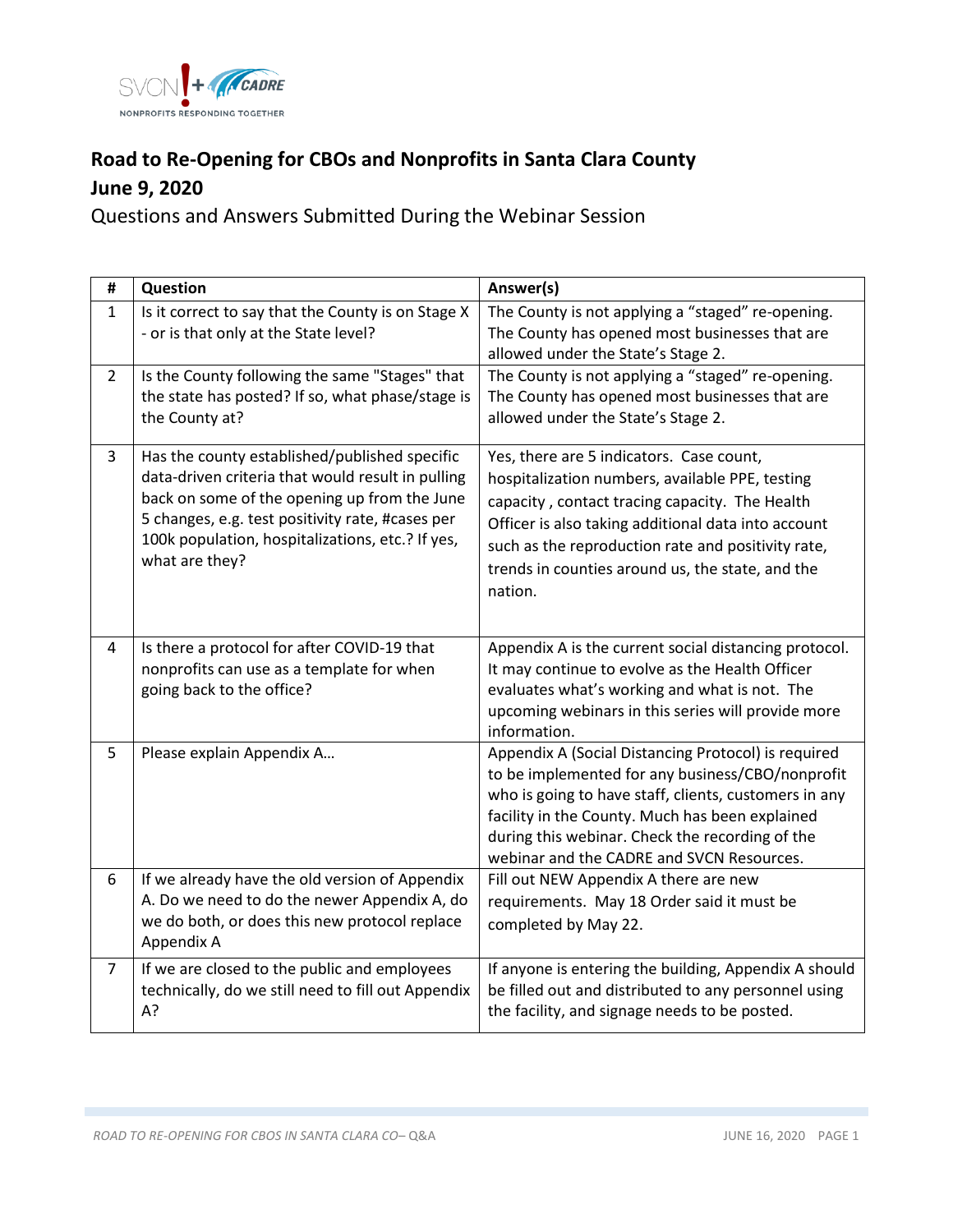

| 8  | What form does the training requirement on<br>the new Appendix A need to be provided in?<br>Can emails of the all the required information<br>on the training list (protocols, CDC info, etc.)<br>meet the training requirement? Or does it<br>have to be a formal, Power Point style<br>training? | Training is not defined as a specific format in either<br>the Order or the FAQs. Things to consider - what<br>format has worked for training for the business<br>previously and how can they train within the social<br>distancing guidance.<br>Per section 15-h of the Order, "Training personnel<br>on COVID-19 information, self-screening for<br>symptoms, testing guidelines, how to prevent<br>COVID-19 from spreading, and measures in the<br>Social Distancing Protocol;"                                                                                                                                                                                                                                                                                                                                                                                                                                |
|----|----------------------------------------------------------------------------------------------------------------------------------------------------------------------------------------------------------------------------------------------------------------------------------------------------|------------------------------------------------------------------------------------------------------------------------------------------------------------------------------------------------------------------------------------------------------------------------------------------------------------------------------------------------------------------------------------------------------------------------------------------------------------------------------------------------------------------------------------------------------------------------------------------------------------------------------------------------------------------------------------------------------------------------------------------------------------------------------------------------------------------------------------------------------------------------------------------------------------------|
|    |                                                                                                                                                                                                                                                                                                    | Per the <b>FAQs</b> , "Do I need to implement every<br>measure in the Social Distancing Protocol template<br>for my business facility? Yes, you must implement<br>all measures applicable to your type of facility. Most<br>measures apply to all facilities - like the<br>requirements for personnel safety training, signage,<br>individual control measures and screenings, and<br>many of the measures regarding hand-washing,<br>sanitization, social distancing, and compliance. Some<br>measures, though, are unique to certain types of<br>facilities. For instance, facilities that are not used for<br>customer retail do not need to implement the<br>measures concerning reusable bags, contactless<br>payment systems, and other measures specifically<br>applicable to retail operations. You must be<br>prepared to explain why any measure not<br>implemented is inapplicable to your facility." |
| 9  | How can we get a copy of the forms for<br>employees and customers?                                                                                                                                                                                                                                 | Download from the Public Health website.<br>Appendix A is the protocol. There are also posters on<br>the Public Health website and in the CADRE & SVCN<br>Resources.<br>https://www.sccgov.org/sites/covid19/Pages/order-<br>health-officer-05-18-20.aspx#updates                                                                                                                                                                                                                                                                                                                                                                                                                                                                                                                                                                                                                                                |
| 10 | So we need to post all 5 pages of the "Social<br>Distancing Protocol COVID-19 Site-Specific<br>Protection Plan" at the entrance of our facility?                                                                                                                                                   | You do not post the Protocol. You share it with all<br>employees. You only post the signs at the<br>entrances. Summary, Checkmark and a sign that<br>tells people                                                                                                                                                                                                                                                                                                                                                                                                                                                                                                                                                                                                                                                                                                                                                |
|    |                                                                                                                                                                                                                                                                                                    | $\Box$ Do not enter the facility if you have COVID-19<br>symptoms;<br>$\Box$ Maintain a minimum six-foot distance from                                                                                                                                                                                                                                                                                                                                                                                                                                                                                                                                                                                                                                                                                                                                                                                           |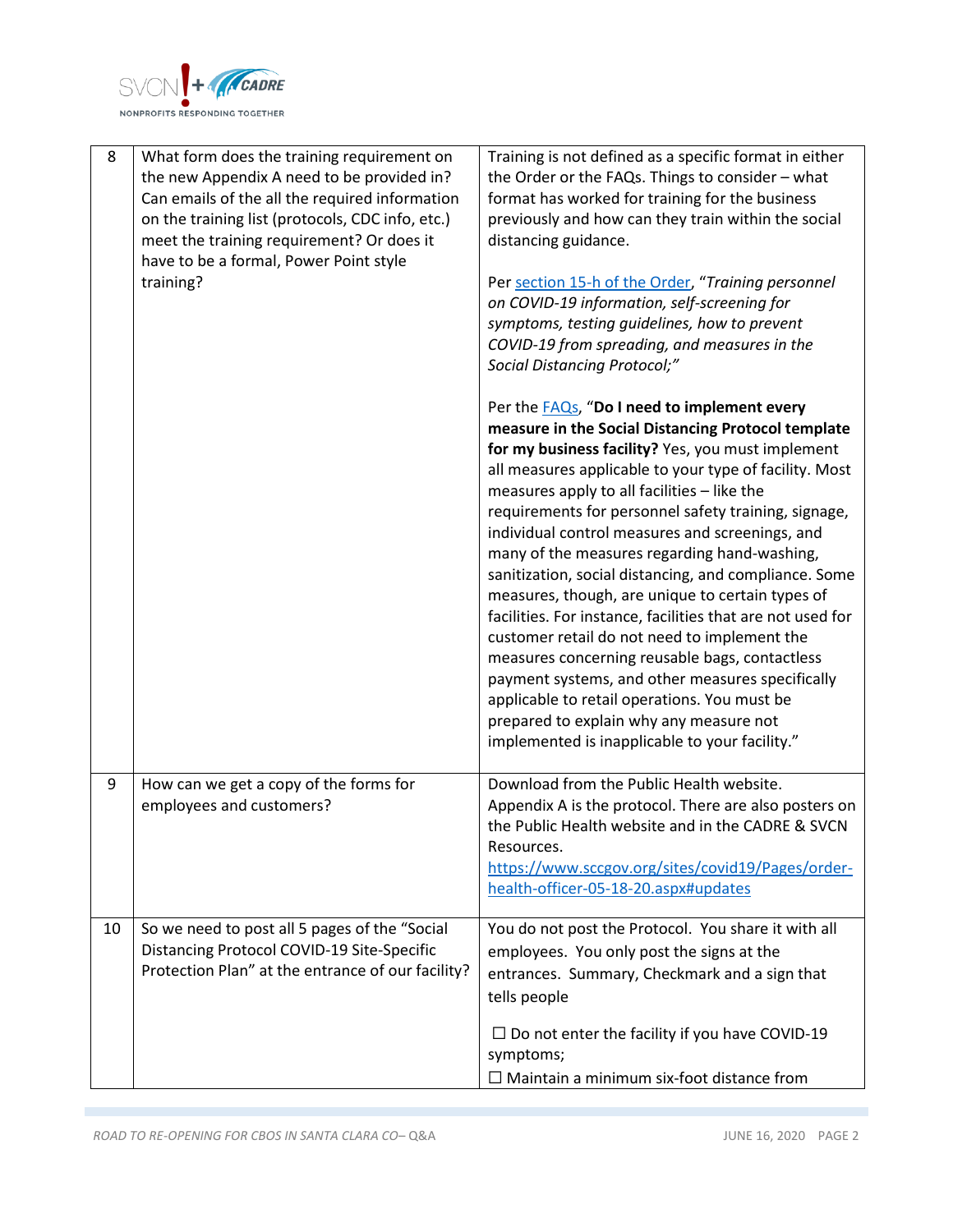

|    |                                                                                                                                                                                                 | others, including when in line;<br>$\Box$ Sneeze and cough into a cloth or tissue or, if not<br>available, into your elbow;<br>$\Box$ Face coverings required to enter (except if 6 years<br>of age or under or medically inadvisable);<br>$\Box$ Do not shake hands or engage in any unnecessary<br>physical contact. |
|----|-------------------------------------------------------------------------------------------------------------------------------------------------------------------------------------------------|------------------------------------------------------------------------------------------------------------------------------------------------------------------------------------------------------------------------------------------------------------------------------------------------------------------------|
|    |                                                                                                                                                                                                 | $\Box$ Post signage at appropriate locations throughout<br>the facility reminding customers                                                                                                                                                                                                                            |
| 11 | Just to confirm, you only have to post the last 2<br>pages of the appendix A with the check mark<br>not the whole form?                                                                         | Correct. See more details in answers above. Note<br>that you also have to post signage.                                                                                                                                                                                                                                |
| 12 | It sounds like the county intends to rely<br>completely on voluntary compliance on the<br>part of businesses, with no plans for<br>surveillance. Is this true?                                  | No. There is active enforcement of the Order.                                                                                                                                                                                                                                                                          |
| 13 | If we are able to continue our business<br>remotely is that recommended instead of<br>being in office?                                                                                          | Yes, remote work is required whenever a job duty<br>can be carried out remotely.                                                                                                                                                                                                                                       |
| 14 | Are there COVID-19 screening questions<br>everyone (volunteers, clients and staff) can be<br>asked prior to gaining access to an event?                                                         | Appendix A discusses screening. Do you have a<br>fever? Do you have COVID-19 systems? etc.                                                                                                                                                                                                                             |
| 15 | Do we actually have to take temperatures of<br>staff when they come in or can we just ask<br>them to verify they self-checked before they<br>come in? And why is 100.4 the cutoff for<br>fever? | Actual screening is not required. Screening requires<br>asking whether the individual has a measured or felt<br>fever. The County guidance is to refuse entry to<br>anyone with a temperature higher than 99 degrees.                                                                                                  |
| 16 | When taking temperatures at the forehead<br>At what temperature should entry to an<br>establishment be refused.                                                                                 | If temperatures are taken, County guidance is to<br>refuse entry to people with temperatures above 99<br>degrees.                                                                                                                                                                                                      |
| 17 | How do you work with employees who don't<br>feel comfortable returning to work and<br>working with coworkers or volunteers?                                                                     | Talk to your HR. Consider accommodation options,<br>staggered shift, working remotely, etc.                                                                                                                                                                                                                            |
| 18 | If an employee enters an office building<br>wearing a mask while they are in common<br>areas -- do they need to continue wearing a<br>mask once they are alone in their own private<br>office?  | Yes. Employees must wear face coverings whenever<br>they are at a business facility, however employees<br>may take off their face coverings if they are alone in<br>a fully enclosed office or room with the door shut.                                                                                                |
| 19 | Are in-person meetings allowed with social<br>distancing (6 feet and wearing mask) if so, is<br>there a max number of participants                                                              | Yes, if a business is allowed to operate, meetings<br>may take place in compliance with the social<br>distancing protocol and wearing a face covering.<br>Meetings should be minimized.                                                                                                                                |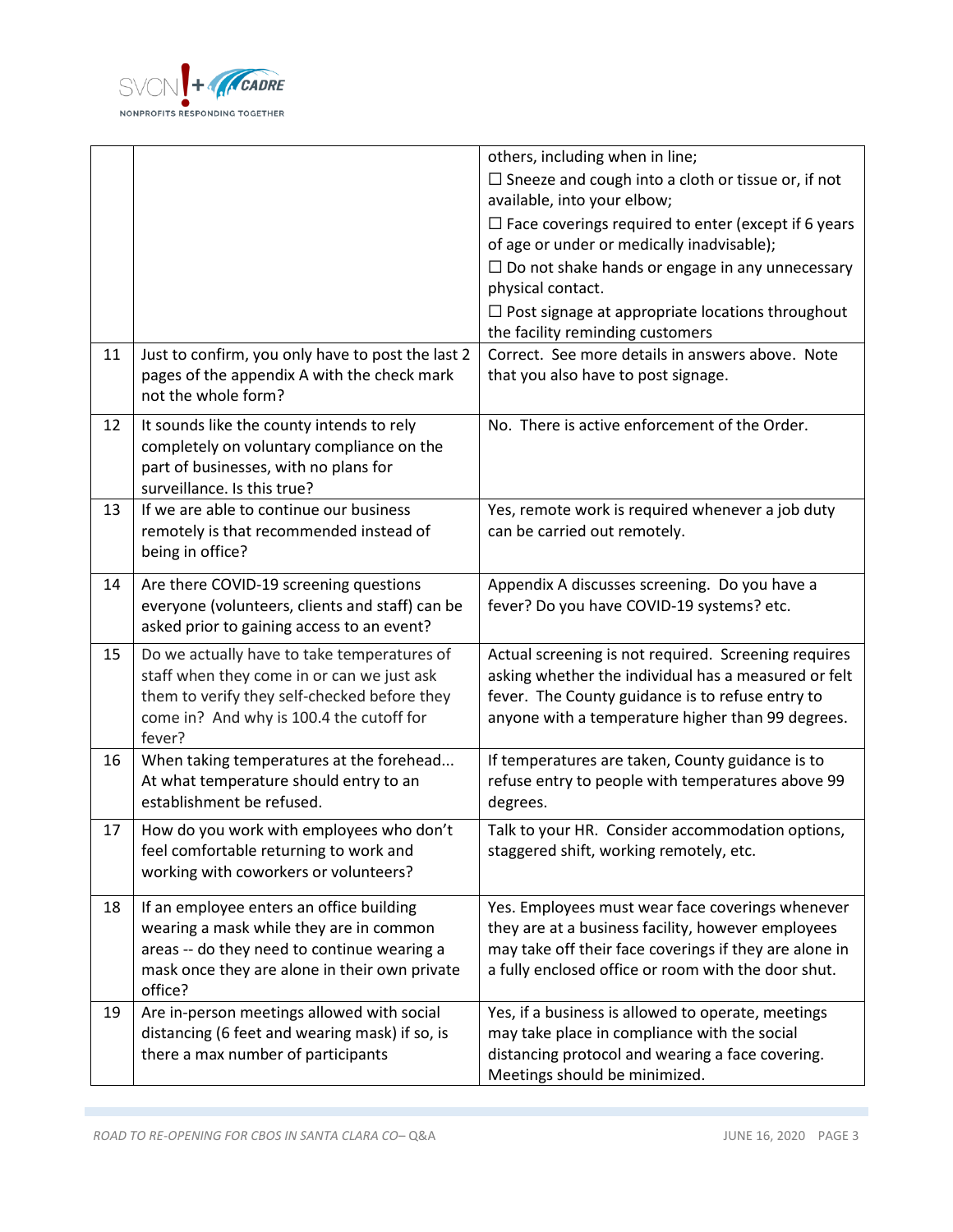

| 20 | Is there an occupancy calculation for essential<br>services? Businesses are 300 sq ft for<br>employee and 200 sq ft for customers                                                                                      | Essential Businesses must maintain density<br>limitations that allow for easy separation of at least<br>6' at all times except when necessary. It's facility<br>specific. You don't want there to be a situation<br>where people have to be in closer contact unless<br>there is some type of transaction that needs to take<br>place. Understand the size of the building, the flow<br>of people. |
|----|------------------------------------------------------------------------------------------------------------------------------------------------------------------------------------------------------------------------|----------------------------------------------------------------------------------------------------------------------------------------------------------------------------------------------------------------------------------------------------------------------------------------------------------------------------------------------------------------------------------------------------|
|    |                                                                                                                                                                                                                        | For some businesses listed in Appendix C1 - There<br>are specific density limitations for certain types of<br>business. In-store retail 1 personnel per 300 sq ft,<br>customer 200 sq ft of publically-facing area.<br>Manufacturing 1 per 300 sq ft.                                                                                                                                              |
| 21 | Guidance says to have regularly scheduled<br>cleaning of break rooms and bathrooms (pg 3).<br>What is considered an appropriate schedule?                                                                              | Look at the CDC website for guidance. It depends on<br>the facility                                                                                                                                                                                                                                                                                                                                |
| 22 | I'm wondering how the portable parties should<br>be taking care of?                                                                                                                                                    | Port-a-potties? Should be cleaned like restrooms on<br>a schedule.                                                                                                                                                                                                                                                                                                                                 |
| 23 | What about AC? or heaters?                                                                                                                                                                                             | HVAC can be used. There is guidance available about<br>filtration. Local space heaters should be okay if<br>they're not blowing air.                                                                                                                                                                                                                                                               |
| 24 | How do we know if our business is allowed to<br>begin volunteering in an enclosed space?                                                                                                                               | Public Health website, under Orders, has a current<br>list of businesses that are opened. Additional<br>openings are generally evaluated every 14 -21 days.                                                                                                                                                                                                                                        |
| 25 | Is social distancing protocol mandatory for<br>outdoor events?                                                                                                                                                         | Yes, anywhere that you have any facility, including<br>outdoor event facilities (park areas, campgrounds,<br>etc). Post a sign at the place where people check in.<br>Except construction sites - have their own protocols.<br>Social Distancing s mandatory for outdoor events for<br>employees or customers or other people.                                                                     |
| 26 | Is it on SCC Public Health radar nonprofits that<br>take small groups of adults from different<br>households out to parks? This is safer than<br>gyms re-opening and I don't see it as any of the<br>listed activities | Review the Orders to determine whether these<br>activities are allowed.                                                                                                                                                                                                                                                                                                                            |
| 27 | As summer returns and families return to going<br>out together, do families count in the space<br>limitations? How do we count them?                                                                                   | Yes. Inside a facility, each member of the household<br>counts as an individual person.                                                                                                                                                                                                                                                                                                            |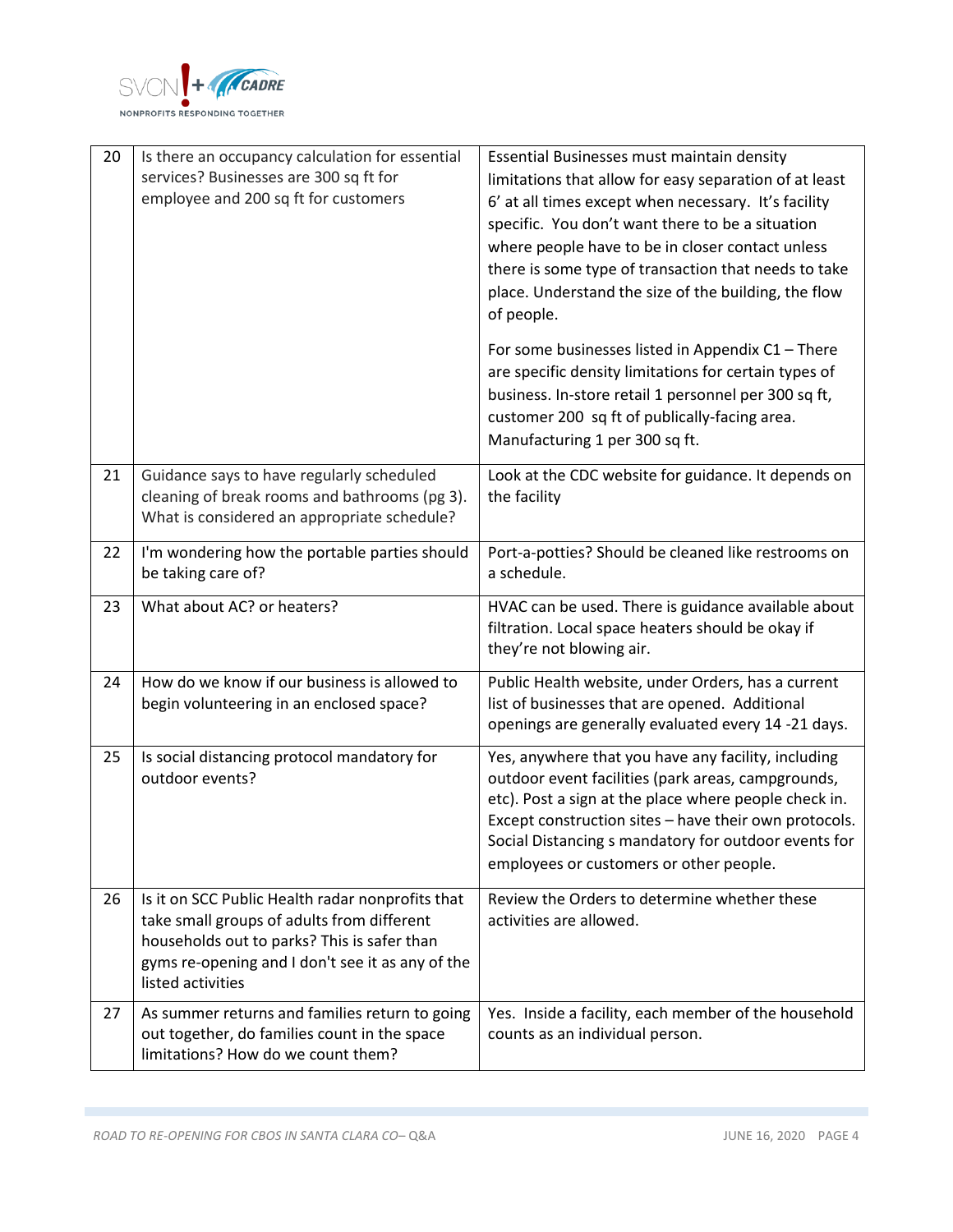

| 28 | Is social distancing required if people are<br>wearing masks?                                                                                                                                        | Yes, should always keep at least 6 feet distance                                                                                                                                                                                                                                                                                                                                                                                                                                                                                                                                                                         |
|----|------------------------------------------------------------------------------------------------------------------------------------------------------------------------------------------------------|--------------------------------------------------------------------------------------------------------------------------------------------------------------------------------------------------------------------------------------------------------------------------------------------------------------------------------------------------------------------------------------------------------------------------------------------------------------------------------------------------------------------------------------------------------------------------------------------------------------------------|
| 29 | For Hard of Hearing people masks make life<br>difficult. Are face shields OK for employees?                                                                                                          | Face shields are not an adequate substitute for face<br>coverings. There is a limited exemption that allows<br>for a removal of face covering if someone is<br>communicating with hearing impaired and they<br>need to lip read, and some other instances. For the<br>most part, they need to be worn at all times.                                                                                                                                                                                                                                                                                                      |
| 30 | If an employee who meets with clients in the<br>community wears a face mask and a face<br>shield on top, does this provide better<br>protection? or it is not necessary? Think a<br>homeless person. | If you can't reach your doctor, first try to leave a<br>message with your doctor's emergency/after-hours<br>answering service. If this option is not available, you<br>may contact the Santa Clara Valley Medical Center,<br>Valley Connections Line at 1-888-334-1000 and ask<br>to speak to an advice nurse. Do not go to the<br>emergency room or urgent care without an<br>appointment.<br>Here is additional information on what to do<br>$\circ$<br>if you think you are sick and what to do if<br>someone tests positive for COVID.<br>And here is information for businesses with<br>$\circ$<br>a sick employee. |
| 31 | If someone has difficulties breathing, do they<br>need a letter to ensure they don't have to<br>comply with face coverings?                                                                          | <b>No</b>                                                                                                                                                                                                                                                                                                                                                                                                                                                                                                                                                                                                                |
| 32 | What about infants who are not movers?                                                                                                                                                               | Children under 6 do not need to wear masks                                                                                                                                                                                                                                                                                                                                                                                                                                                                                                                                                                               |
| 33 | If someone comes to the business without a<br>mask, are they supposed to tell you that they<br>are in the exception class? (Medically<br>inadvisable or under 6 years old)?                          | Anyone who enters the facility has to wear a face<br>covering except for people who have a health<br>condition or under age 6 or otherwise unable to<br>wear it because they can't remove it on their own.<br>Generally, order does require that the business<br>enforce a mask violation. You can remind them that<br>masks are required and they may tell you they're<br>exempt.                                                                                                                                                                                                                                       |
| 34 | If an employee tests positive for COVID-19, are<br>we permitted to disclose their identity to a<br>limited number of staff in order to identify<br>potential close contacts?                         | Discuss with internal counsel.                                                                                                                                                                                                                                                                                                                                                                                                                                                                                                                                                                                           |
| 35 | If an employee or a member of their<br>household has COVID symptoms, are we                                                                                                                          | Discuss with internal counsel.                                                                                                                                                                                                                                                                                                                                                                                                                                                                                                                                                                                           |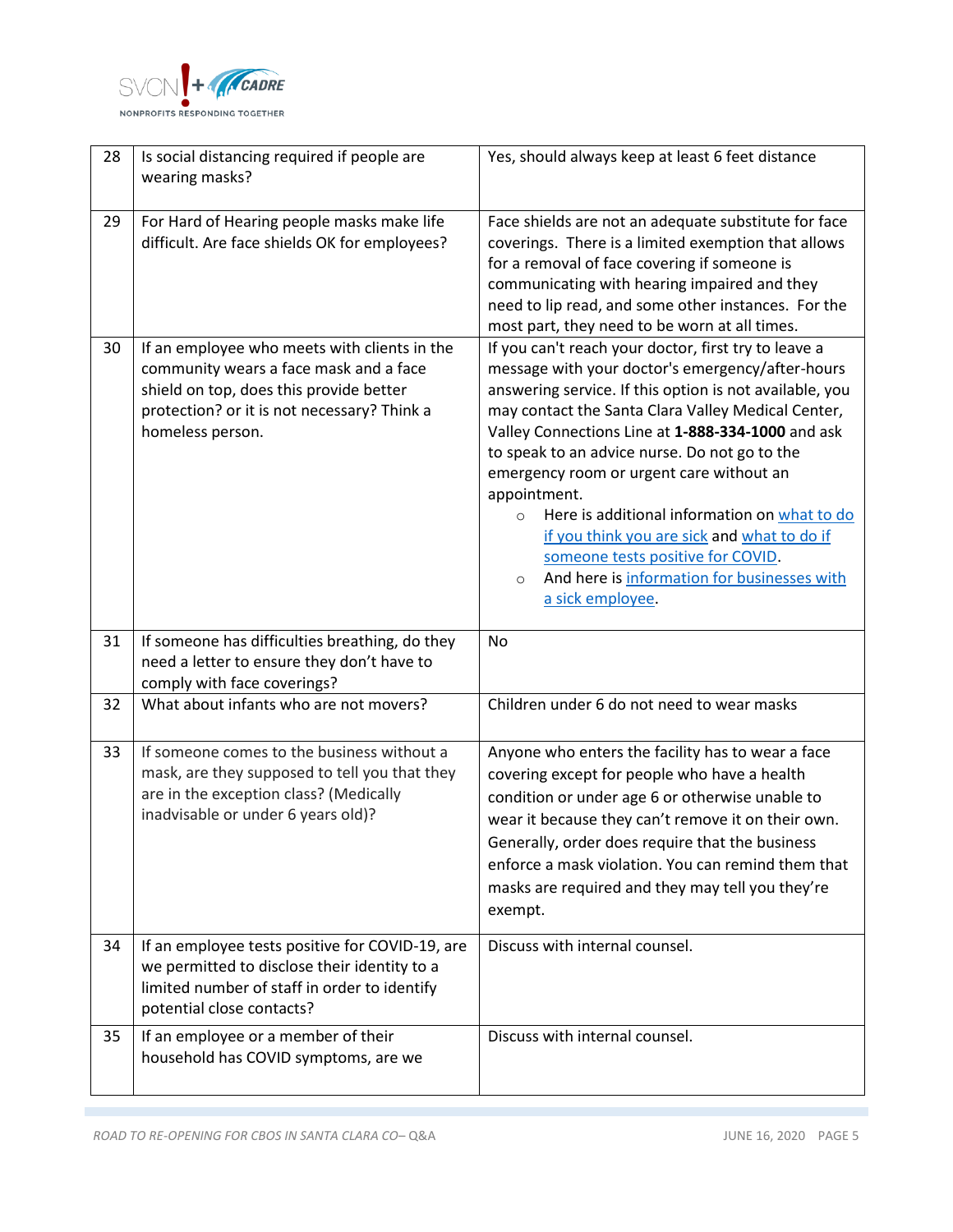

|    | allowed to ask them if they plan to get tested<br>and share the results with us?                                                                                                               |                                                                                                                                                                                                                                                                                                                                                              |
|----|------------------------------------------------------------------------------------------------------------------------------------------------------------------------------------------------|--------------------------------------------------------------------------------------------------------------------------------------------------------------------------------------------------------------------------------------------------------------------------------------------------------------------------------------------------------------|
| 36 | Why get tested if not sick? If test negative,<br>how often to get tested?                                                                                                                      | Many people are asymptomatic carriers.                                                                                                                                                                                                                                                                                                                       |
| 37 | FYI, according to state of CA orders, in the case<br>of a Covid infection, there is a "presumption" it<br>was caught at work (if the person is employed<br>and working in an office/facility). | We are not aware of this.                                                                                                                                                                                                                                                                                                                                    |
| 38 | What is the number to call if a staff member<br>gets COVID-19?                                                                                                                                 | Awaiting County response.                                                                                                                                                                                                                                                                                                                                    |
| 39 | What are the employer responsibilities in<br>respect to contact tracing?                                                                                                                       | Cooperate with Public Health in order to keep the<br>spread to others. There are other requirements for<br>some - In appendix C2, for example, outdoor<br>religious activities must keep a list of the people<br>who attend in order to notify them if there was an<br>exposure. Employees who COVID 19, call 408-885-<br>4214 or coronavirus2phd.sccgov.org |
| 40 | Guidance says to Temperature check vendors,<br>contractors and other workers. Why not<br>customers?                                                                                            | Temperature does not have to be taken by the<br>employer. There needs to be a screening about<br>temperature. Ask if they measured their<br>temperature or feel feverish.<br>If temperature is taken, it's optional. If people are<br>above 99 degrees, send home.                                                                                           |
| 41 | The suggested waiver templates will be posted<br>on which website? Could you please provide<br>the url?                                                                                        | The Risk Waivers mentioned are in the CADRE &<br><b>SVCN Resources.</b>                                                                                                                                                                                                                                                                                      |
| 42 | Should we have Staff and Volunteers sign a<br>liability waiver for coming to work?                                                                                                             | Each organization will need to consult its own legal<br>counsel on this question. County does not have a<br>position on this question nor does it have a<br>recommendation.                                                                                                                                                                                  |
| 43 | Will the recording, slides and Q&A be available<br>to presentation attendees?                                                                                                                  | Slides, video recording will be available after the<br>webinar on both the CADRE website and SVCN<br>website on the workshops and training pages<br>respectively.                                                                                                                                                                                            |
| 44 | Panelists have mentioned videos for<br>employees to watch and have shown various<br>signs in their facilities. Can you please provide<br>links to these?                                       | We'll have links in the resources document that we<br>post with the recording and PowerPoint.                                                                                                                                                                                                                                                                |